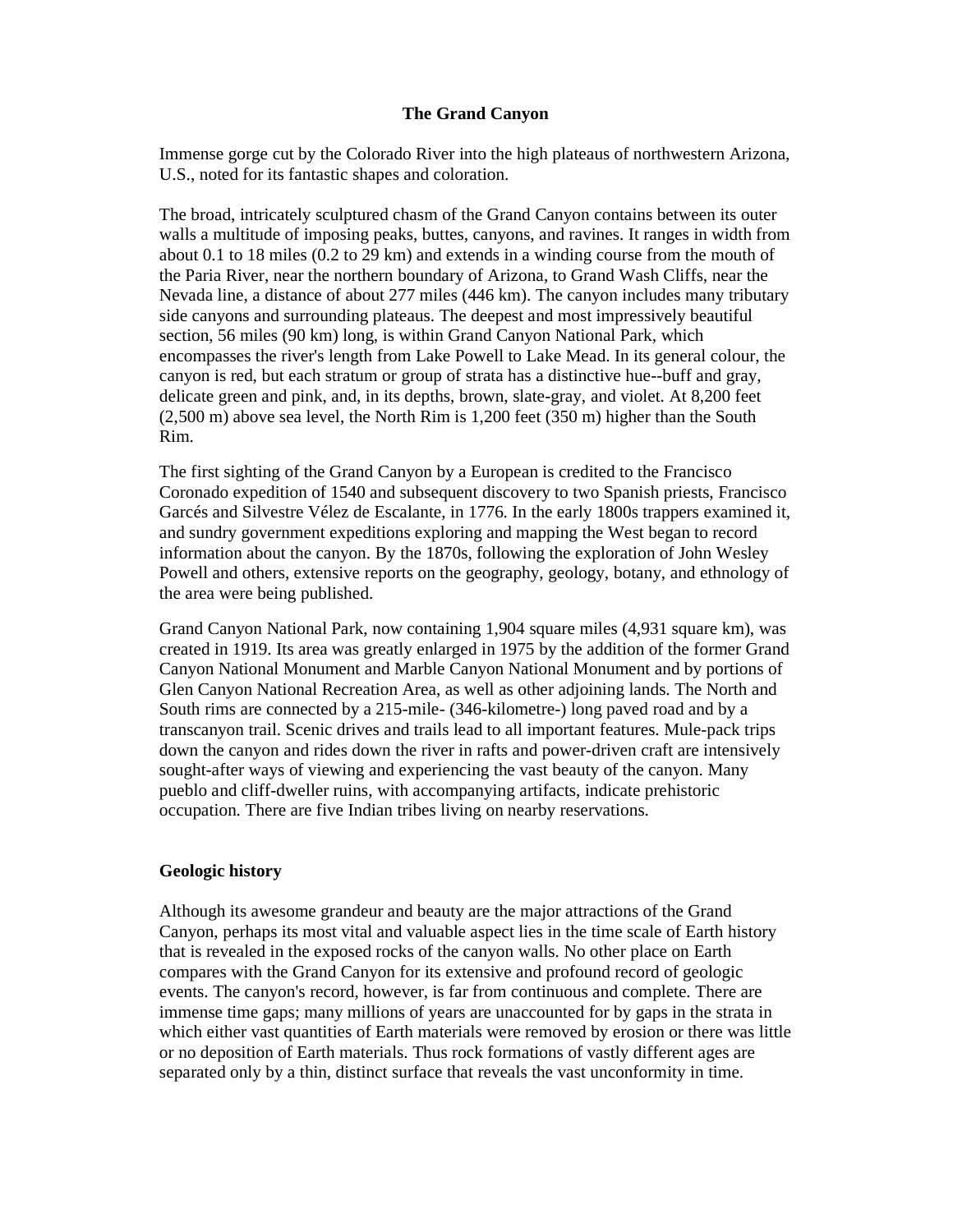Briefly summarized, the geologic history of the canyon strata is as follows. The crystallized, twisted, and contorted unstratified rocks of the inner gorge at the bottom of the canyon are granite and schist about two billion years old. Overlying these very ancient rocks is a layer of limestones, sandstones, and shales that are more than 500 million years old. On top of these are rock strata composed of more limestones, freshwater shales, and cemented sandstones that form much of the canyon's walls and represent a depositional period stretching over 300 million years. Overlying these canyon rocks is a thick sequence of Mesozoic Era rocks (245 to 66.4 million years old) that form precipitous butte remnants and the vermilion, white, and pink cliff terraces of southern Utah but which have been entirely eroded away in the area of the Grand Canyon proper. Of relatively recent origin are overlying sheets of black lava and volcanic cones that occur a few miles southeast of the canyon and in the western Grand Canyon proper, some estimated to have been active within the past 1,000 years.

The cutting of the mile-deep Grand Canyon by the Colorado River is an event of relatively recent geologic history that began not more than six million years ago, when the river began following its present course. The Colorado River's rapid velocity and large volume and the great amounts of mud, sand, and gravel it carries swiftly downstream account for the incredible cutting capacity of the river. Prior to the building of the Glen Canyon Dam, the sediments carried by the Colorado River weremeasured at an average of 500,000 tons per day. Conditions favourable to vigorous erosion were brought about by the uplift of the region, which steepened the river's path and allowed deep entrenchment. The depth of the Grand Canyon is due to the cutting action of the river, but its great width is explained by rain, wind, temperature, and chemical erosion, helped by the rapid wear of soft rocks, all of which steadily widened it. Amazingly, the canyon was cut by a reverse process, for the river remained in place and cut through the rocks as the land moved slowly upward against it. Only thus can be explained the canyon's east-to-west course across a south-facing slope and the presence of plateaus that stand across the river's course without having deflected it.

The most significant aspect of the environment that is responsible for the canyon is frequently overlooked or not recognized. Were it not for the arid climate in the surrounding area, there would be no Grand Canyon. Slope wash from rainfall would have removed the canyon walls, the stairstep topography would long ago have been excavated, the distinctive sculpturing and the multicoloured rock structures could not exist, the Painted Desert would be gone, and the picturesque Monument Valley would have only a few rounded hillocks.

## **Biological past and present**

Plant and animal fossils are not abundant in the Grand Canyon's sedimentary rocks and are confined mostly to primitive algae and mollusks, corals, trilobites, and other invertebrates. Animal life in the Grand Canyon area today is varied and abundant, however. The common animals are the many varieties of squirrels, coyotes, foxes, deer, badgers, bobcats, rabbits, chipmunks, and kangaroo rats. Plant life is also varied. In the bottom of the canyons are willows and cottonwoods, which require abundant water during the growing season. At the other end of the moisture scale are drought-resistant plants such as the yucca, agave, and numerous species of cactus.

On the canyon rims, north and south, there is a wide assortment of plant life. Typical of the South Rim is a well-developed ponderosa pine forest, with scattered stands of pinon